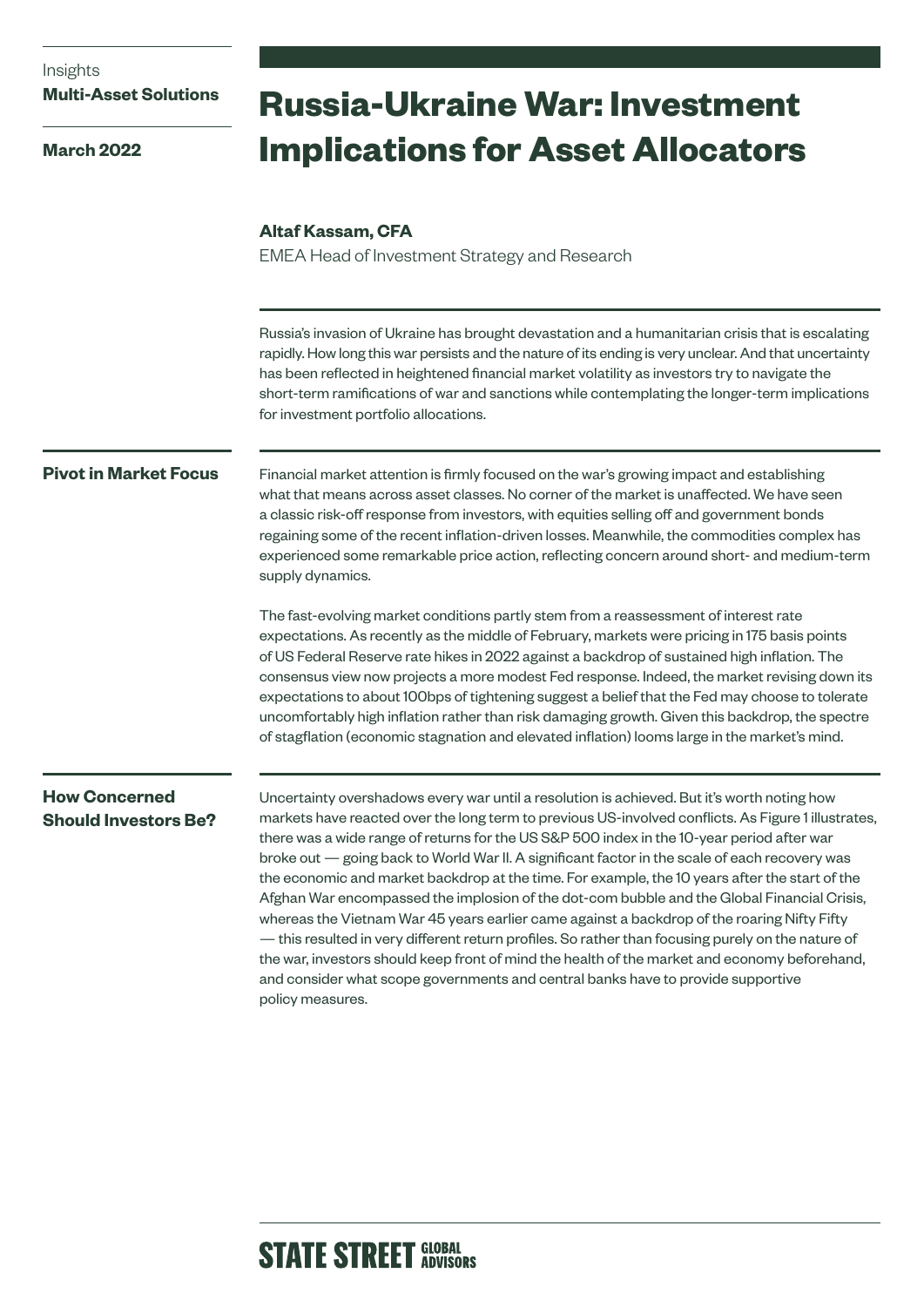

- 
- World War II (1939)
- Bays of Pigs Invasion (1961)
- $\blacksquare$  Iraq War (2003)
- **Afghanistan War (2001)**



Source: State Street Global Advisors, Bloomberg Finance L.P., as of 28 February 2022. Index returns are unmanaged and do not reflect the deduction of any fees or expenses. Index returns reflect all items of income, gain and loss and the reinvestment of dividends and other income as applicable. Past performance is not a reliable indicator of future performance.

#### **The Asset Allocation Challenge**

Ahead of the invasion, the world was emerging from the COVID-19 pandemic. The robust economic backdrop and decades-high inflation meant that the efficacy of bonds as portfolio ballast was starting to come under scrutiny. Historically, falling bond yields would cushion balanced portfolios when equity markets dropped, but as yield levels have slumped since the global financial crisis, their diversifying qualities have become more limited. As inflation remains high and erodes the value of fixed income assets, the potential for lower yields to offset equity declines going forward seems historically low.

We have been telling clients that a prudent approach to the changed environment includes looking for alternative diversifying assets:

- **Commodities**
- 'Safe Haven' Currencies (US dollar, Japan yen, Swiss franc)
- Long Duration US Treasuries

Crucially, it is important that investors don't overly rely on data and assumptions that shaped the last two decades. Financial markets are in a different place today and regular stress-testing of portfolios with 'White Swan' events is recommended.

#### **Inflation-Hedging Real Assets**

Investors seeking to protect against a sustained move higher in inflation should look to real assets, which have historically performed well in such an environment, with higher beta and correlation to inflation than traditional assets (Figure 2).

| <b>Commodities/Natural Resources</b> | The pick-up in inflation had already seen commodities and natural resources perform<br>strongly and Russia's invasion has stoked prices even higher                                                                                                                                              |
|--------------------------------------|--------------------------------------------------------------------------------------------------------------------------------------------------------------------------------------------------------------------------------------------------------------------------------------------------|
| <b>Real Estate</b>                   | The sector has been recovering and adjusting its business models to the new reality of<br>the post-pandemic work environment and increased shift to e-commerce                                                                                                                                   |
| <b>Inflation-linked Bonds</b>        | These may have already experienced much of the increase in inflation expectations.<br>Shifting exposure to shorter-duration securities would be a way to mitigate interest<br>rate volatility and better align with future inflation moves without giving up too much<br>yield at current levels |
| Gold                                 | If inflation overshoots at sustained higher levels, gold may play a more significant<br>role due to the negative effect inflation can have on broad equity and fixed<br>income exposures                                                                                                         |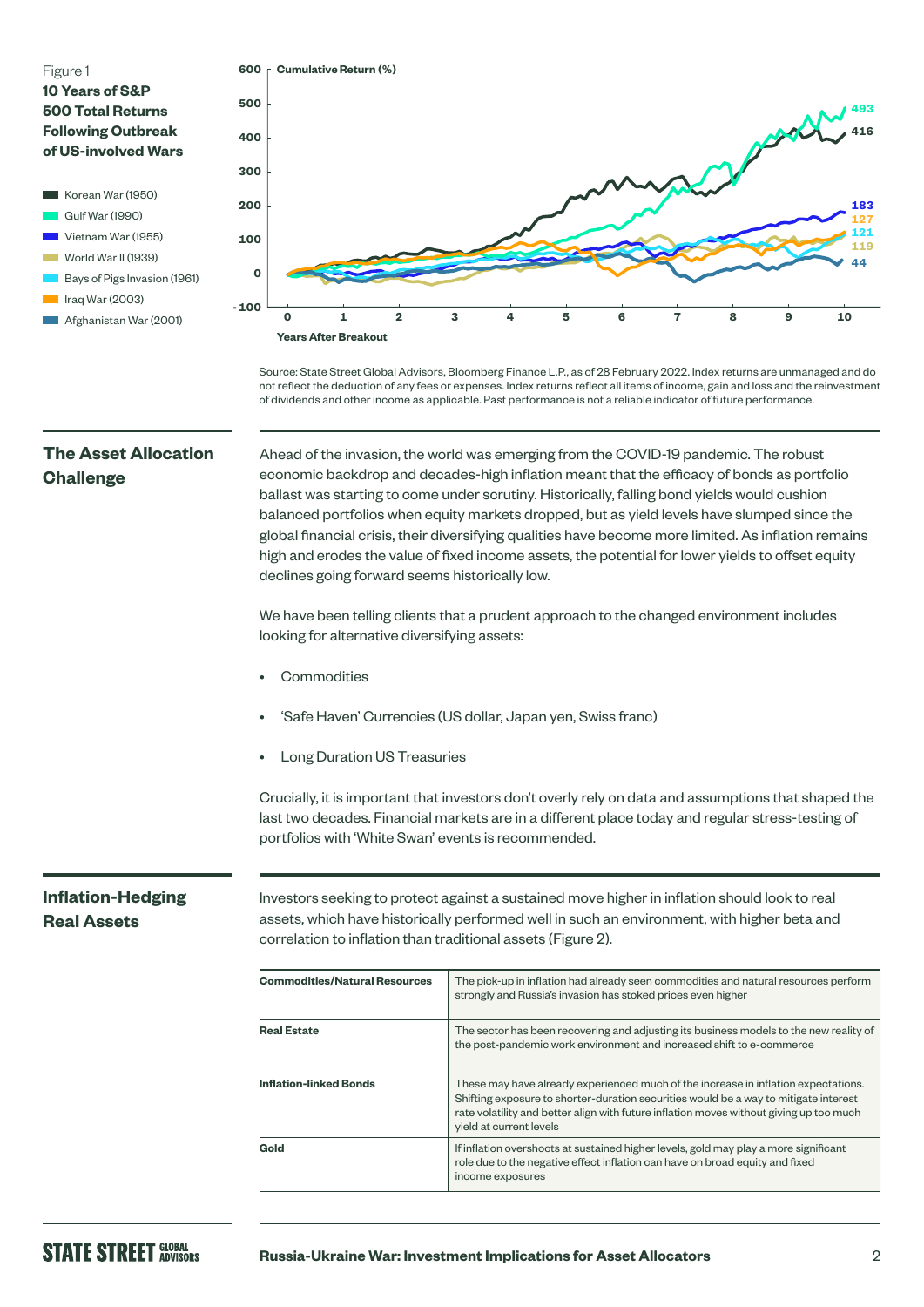

Source: State Street Global Advisors, FactSet as of 31 December 2021.

## **A Role for Emerging Market Assets Uncertainty to Remain** Clearly there are investment implications with regard to Russian assets in the current environment, given widespread sanctions and subsequent index changes. And for the wider emerging markets complex there are other considerations, including rising US interest rates that are traditionally a sensitive issue for EM assets. On the equity front, more selectivity between regions and individual countries is warranted. For example, we believe Chinese equities continue to justify consideration, not least because they have historically been positively exposed to US rates, and are trading around average valuations. In the EM debt space, a similar situation applies with the local currency bonds most impacted (beyond Russia) being those with a close proximity to the war zone — Hungarian and Romanian currencies have been particularly hard hit. But as with equities we think Chinese Government Bonds can offer diversification and total return. High commodity prices will benefit some countries more than others, while the undervaluation of EM currencies, on an aggregate basis, offers a potential tailwind. War is not only about what happens on the battlefield. We have seen a remarkable degree of Western financial sanctions (an economic war) imposed on Russia and their full effects will take time to emerge. Whether the war is short-lived or not, it is difficult to envisage a quick return to the pre-war geopolitical landscape. It may be that a likely outcome is that Russia holds onto some Ukraine territory, but the trajectory of this war has been surprising in many respects. For investors, a new normal of higher market volatility seems likely. Other implications could include sustained high inflation being allowed by central banks to run hot for longer, potentially leading to stagflation and raising the importance of inflation hedges such as real assets. The disruption experienced in some supply chains will likely remain for some time as the war impacts trade routes. While oil prices should subside as production gets ramped up in the US and elsewhere, food price inflation could linger longer given the importance of Russia and Ukraine food and fertiliser production. **Additional Reading** [A Framework for Understanding the Investment Impact of the Russia/Ukraine Crisis \(ssga.com\)](https://www.ssga.com/uk/en_gb/institutional/ic/insights/framework-for-understanding-the-investment-impact-of-russia-ukraine-crisis)  [The Most Urgent Investment Questions Emerging from the Russia/Ukraine Conflict \(ssga.com\)](https://www.ssga.com/uk/en_gb/institutional/ic/insights/questions-emerging-from-the-russia-ukraine-conflict)